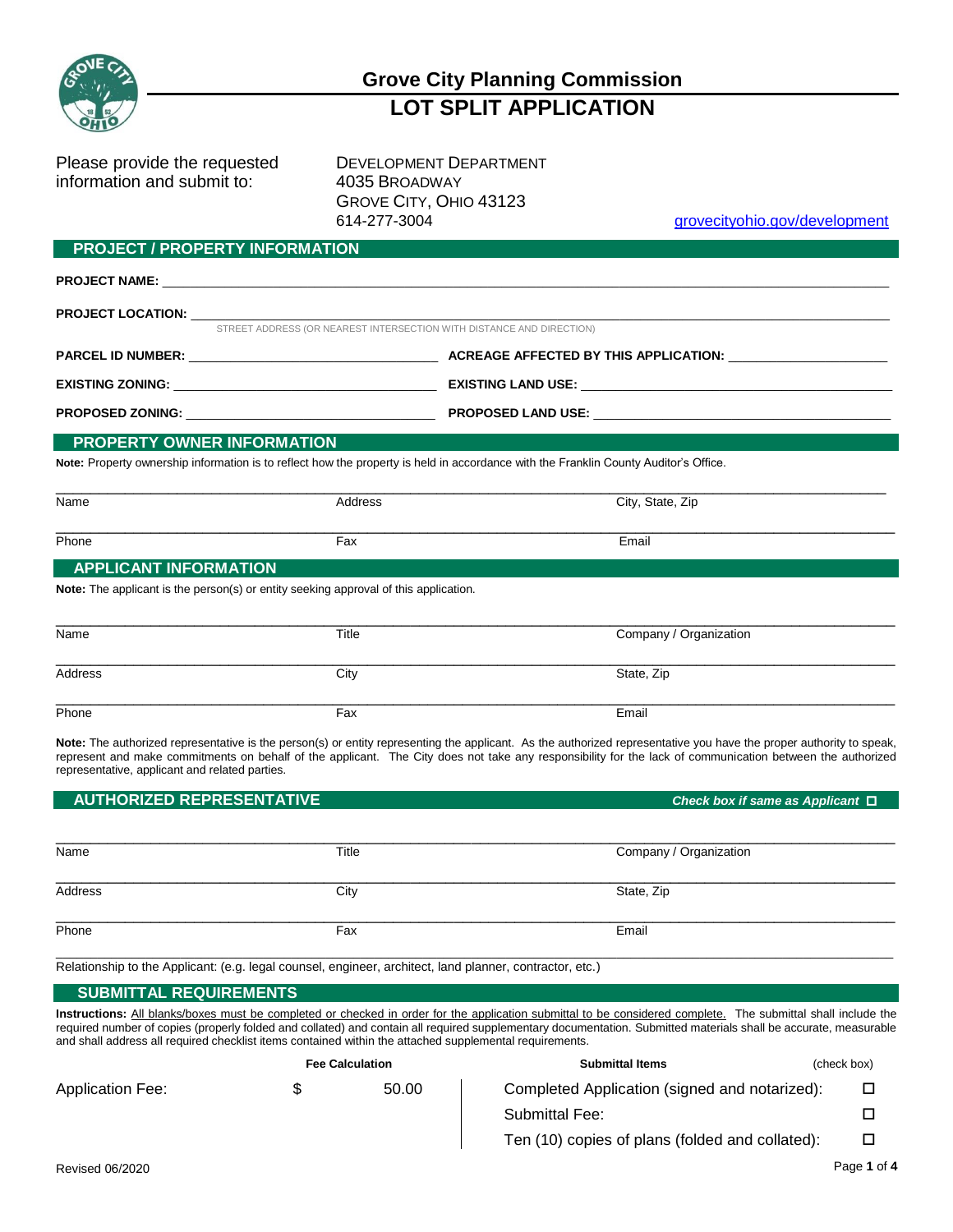## **PROPERTY OWNER AUTHORIZATION OF APPLICANT SUBMITTAL AND SITE VISIT(S)**

| the current property owner hereby authorize the contract of the content of the current property owner hereby authorize the                                                                                             |  |
|------------------------------------------------------------------------------------------------------------------------------------------------------------------------------------------------------------------------|--|
|                                                                                                                                                                                                                        |  |
| bound by all representations and agreements made by the applicant and/or their authorized representative.                                                                                                              |  |
| Additionally, as the current property owner, knowing that site visits to the property may be necessary, I hereby authorize                                                                                             |  |
| City representatives to enter, photograph and post notices on the property described in this application.                                                                                                              |  |
|                                                                                                                                                                                                                        |  |
| STATE OF OHIO, COUNTY OF FRANKLIN                                                                                                                                                                                      |  |
| The above individual(s), being first duly sworn, deposes on oath and says that he/she has read the foregoing<br>affidavit subscribed by him/her, knows the contents thereof, and that the statements therein are true. |  |
| SUBSCRIBED AND SWORN TO before me this _______ day of___________________________, 20____.                                                                                                                              |  |
| Official Seal and Signature of Notary Public<br>APPLICANT'S / AUTHORIZED REPRESENTATIVE'S AFFIDAVIT                                                                                                                    |  |
| I example a presentative, the applicant or authorized representative,                                                                                                                                                  |  |
| have read and understand the contents of this application. The information contained in this application, attached exhibits                                                                                            |  |
| and other information submitted is complete and in all respects true and correct, to the best of my knowledge and belief.                                                                                              |  |
|                                                                                                                                                                                                                        |  |
| STATE OF OHIO, COUNTY OF FRANKLIN                                                                                                                                                                                      |  |
| The above individual(s), being first duly sworn, deposes on oath and says that he/she has read the foregoing<br>affidavit subscribed by him/her, knows the contents thereof, and that the statements therein are true. |  |
| SUBSCRIBED AND SWORN TO before me this _______ day of __________________________, 20____.                                                                                                                              |  |
| Official Seal and Signature of Notary Public                                                                                                                                                                           |  |

| <b>FOR OFFICE USE ONLY</b> |                    |                        |
|----------------------------|--------------------|------------------------|
| DATE RECEIVED:             | RECEIVED BY:       | <b>PAYMENT AMOUNT:</b> |
|                            |                    |                        |
| TENTATIVE PC MEETING DATE: | PC RECOMMENDATION: | <b>CHECK NUMBER:</b>   |
|                            |                    |                        |
| <b>PROJECT ID NUMBER:</b>  |                    |                        |
|                            |                    |                        |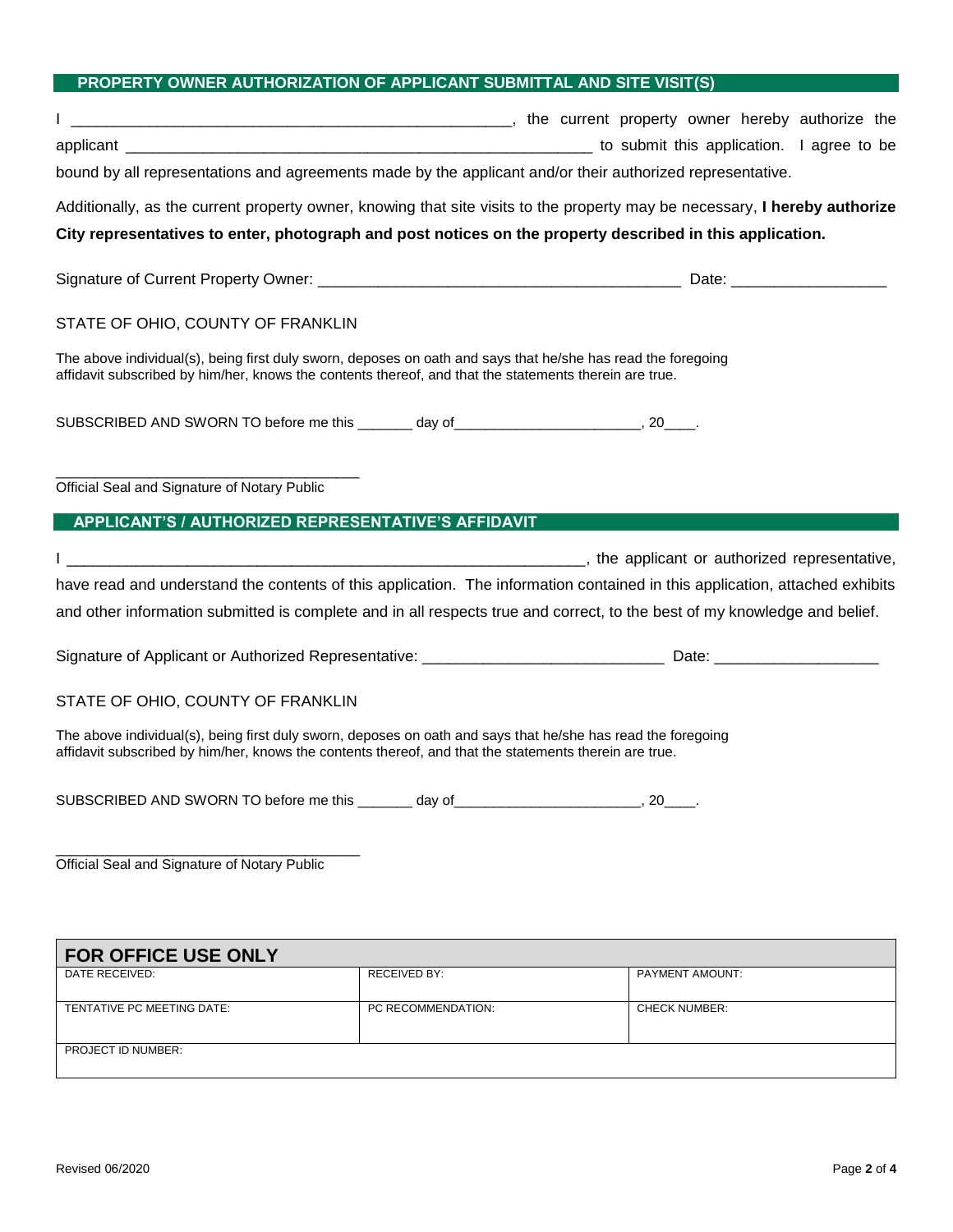

## **PLEASE CONTACT STAFF FOR A LINK TO SUBMIT THE FOLLOWING ELECTRONIC FILES FOR INITIAL REVIEW:**

| . ).     |
|----------|
| Ar<br>ac |
|          |
|          |
|          |

 $\Box$ 

One signed and notarized application

Appropriate fee (\$50) – **Please note that either cash, checks or credit card payments will be accepted. For credit card payments call 614-277-3004.**

project narrative describing the nature of the project

metes and bounds legal description of the property



A survey drawing of the property

If applicable, a proposed Development Standards Text

**NOTE**: O[ne \(1\) paper copy \(8 1/2 x 11\) of all fin](http://www.grovecityohio.gov/development)al materials being presented to Planning Commission will be required, as well as one 24 x 36 copy of all plan sheets, if applicable.

For additional information, contact the Grove City Development Department at 614-277-3004 or visit our website at www.grovecityohio.gov/development.